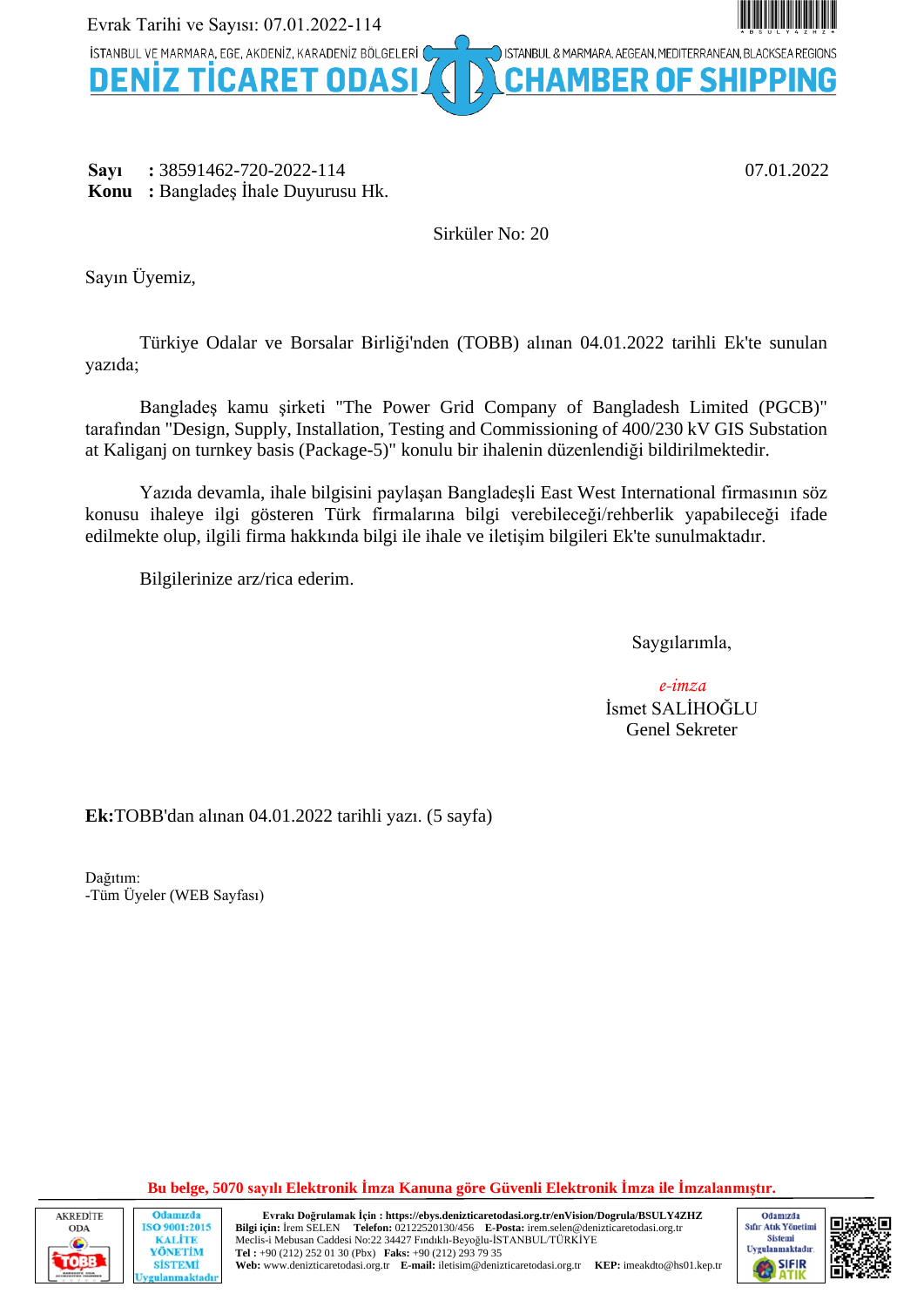



**Dumlupınar Bulvarı No:252 (Eskişehir Yolu 9. Km.) 06530 /ANKARA www.tobb.org.tr - tobb@hs01.kep.tr**

**Sayı** : E-34221550-720-86 **Tarih**: 04.01.2022

### **Konu** : İhale Duyurusu - Bangladeş

### **TÜM ODA VE BORSALARA (Genel Sekreterlik)**

İlgi : Ticaret Bakanlığı'nın 04.01.2022 tarih ve 70612821 sayılı yazısı.

İlgi yazıda, Dakka Ticaret Müşavirliği'nden alınan bir yazıya atfen, enerji sektöründe faaliyet gösteren Bangladeş kamu şirketi "The Power Grid Company of Bangladesh Limited (PGCB)" tarafından, "Design, Supply, Installation, Testing and Commissioning of 400/230 kV GIS Substation at Kaliganj on turnkey basis (Package-5)" konulu bir ihale düzenlendiği belirtilmektedir.

Yazıda devamla, ihale bilgisini paylaşan Bangladeşli East West International firmasının söz konusu ihaleye ilgi gösteren Türk firmalarına bilgi verme/rehberlik yapabileceği ifade edilmektedir. Firma hakkında bilgi ile ihale ve iletişim bilgileri ekte iletilmektedir.

Bilgilerini ve konunun ilgili üyelerinize duyurulmasını rica ederim.

Saygılarımla,

### *e-imza*

Ali Emre YURDAKUL Genel Sekreter Yardımcısı

EK:

- 1- Profil (1 sayfa)
- 2- İhale Daveti (2 sayfa)
- 3- İrtibat Bilgileri (1 sayfa)

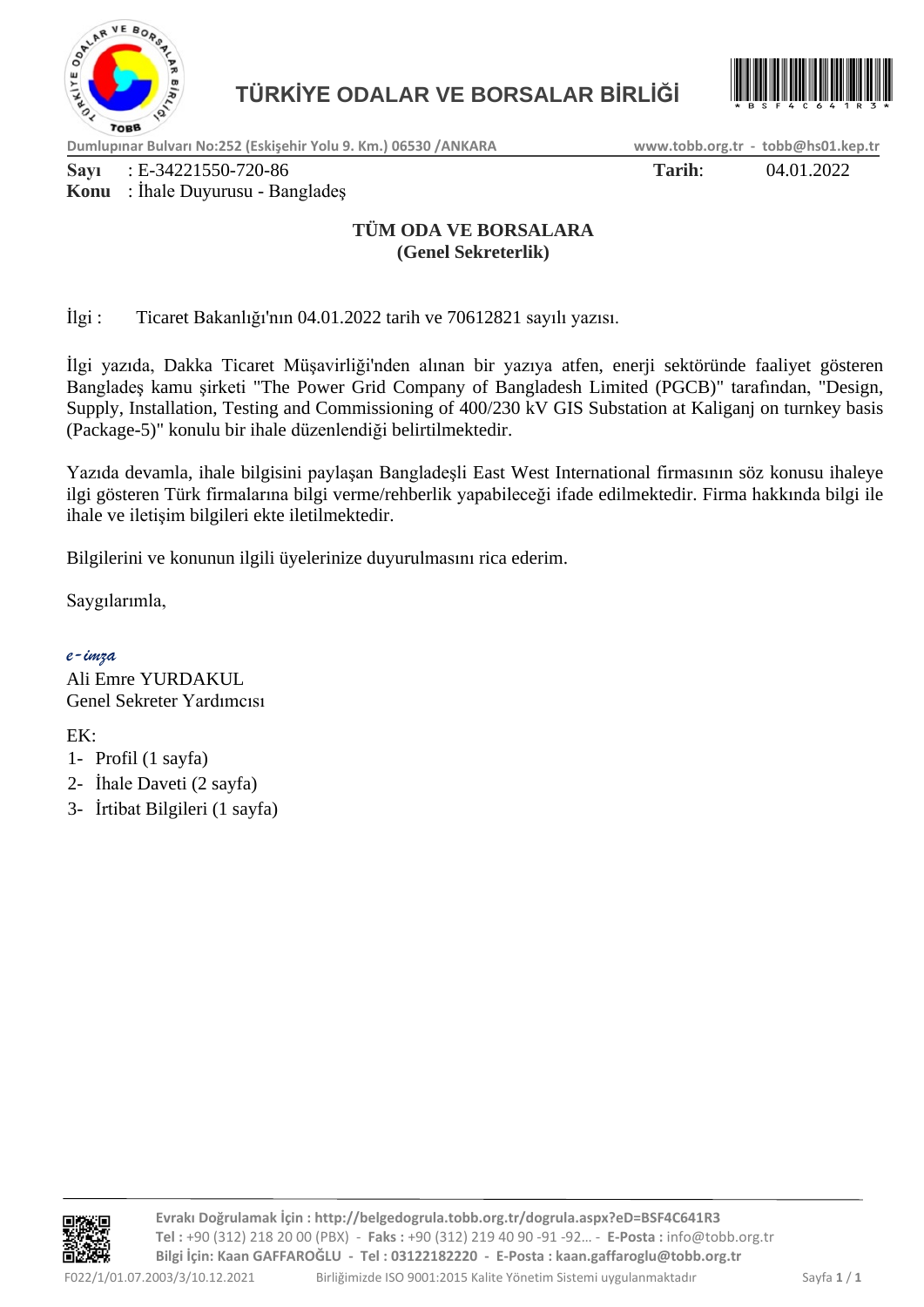# **EWI PROFILE**

East West International is a development partner that is working towards meeting Bangladesh's development aspirations - especially in building Electricity Transmission Corridors. We work alongside with our clients as one team with shared goals in order to achieve extraordinary results. Our team is constantly working to outperform the competition and power the future. We complement our tailored, integrated expertise to deliver excellence but faster and most enduring outcomes. We believe a Strong Foundation for a Promising Tomorrow.

To accommodate continued growth and prepare for an amazing future, the Power Grid Company of Bangladesh is working hand in hand with us to modernize their electric power grid which is expected to deliver 60 GW of electricity within the next two decades. Policy makers in Bangladesh have taken a pragmatic decision to push for a robust and sustainable future, by selecting climate friendly and high capacity ACCC® Conductors. A good example of the successful use of the HTLS Conductor in Bangladesh is the 160-circuit kilometer Patuakhali (Payra) to Gopalganj 400 kV transmission line. This new transmission line delivers power from Payra Power plant to the new 132/400 kV Gopalganj substation, a major power hub.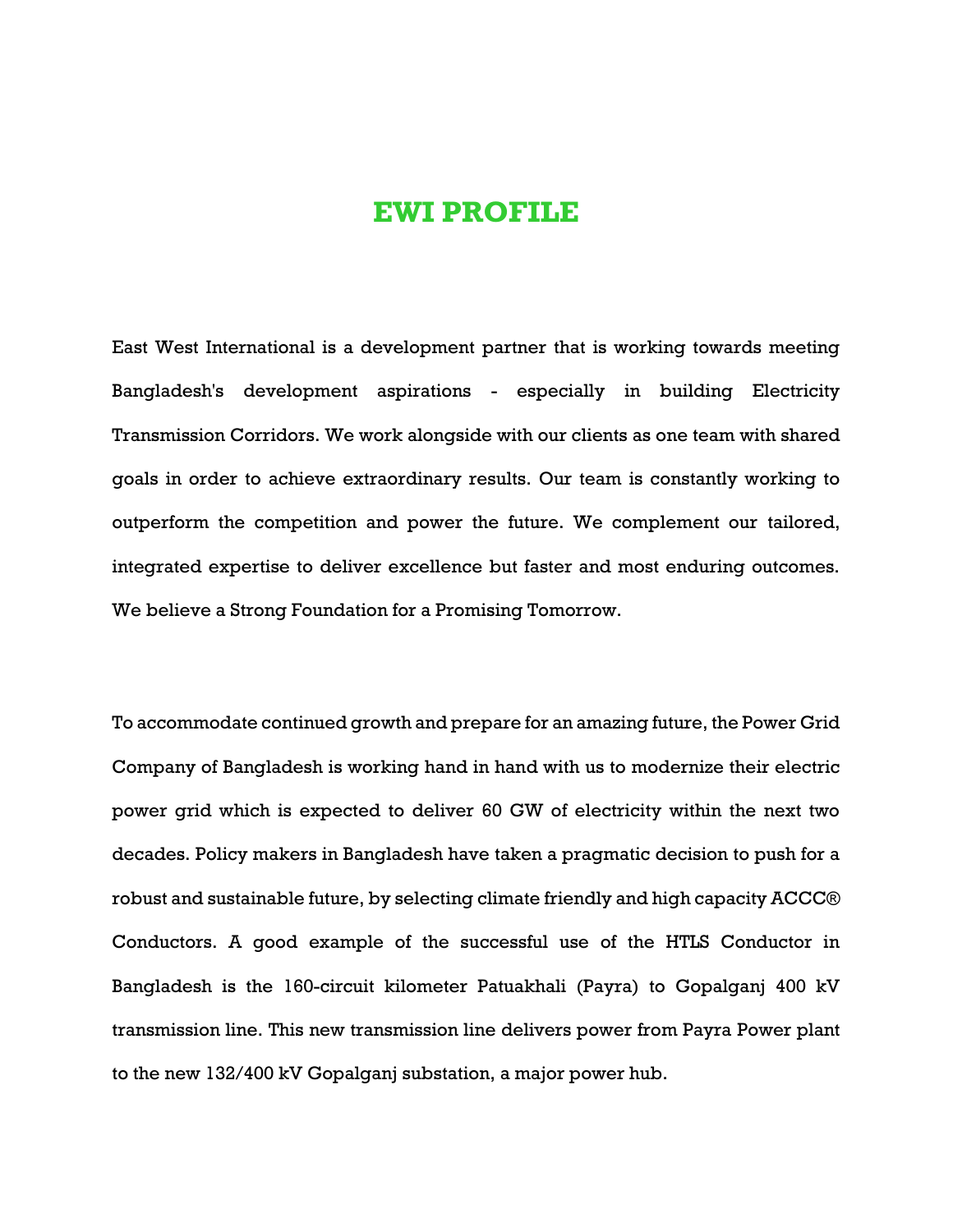| পা3ञ्चात ग्रिर्छ (काञ्मानि टपट ताश्लापिग लि <b>:</b><br>শেখ হায়িনায়<br>56711<br>POWER GRID COMPANY OF BANGLADESH LTD.<br>ৰ মেক<br>(An Enterprise of Bangladesh Power Development Board)                                                                                                                                                                                                                                                                                                                                                                                                                                                                                                                                                                                                                                                                                                                                                                                                                                                                                                                                                                                                                                                                                                                                          |                                                          |                                                                                                                                                                                                                                                                                                                         |    |                                                                                                                                                                                                                                                                                                     |                                                                                                                                                                                                                                                                                                                                                                                                                                                                                                      |
|------------------------------------------------------------------------------------------------------------------------------------------------------------------------------------------------------------------------------------------------------------------------------------------------------------------------------------------------------------------------------------------------------------------------------------------------------------------------------------------------------------------------------------------------------------------------------------------------------------------------------------------------------------------------------------------------------------------------------------------------------------------------------------------------------------------------------------------------------------------------------------------------------------------------------------------------------------------------------------------------------------------------------------------------------------------------------------------------------------------------------------------------------------------------------------------------------------------------------------------------------------------------------------------------------------------------------------|----------------------------------------------------------|-------------------------------------------------------------------------------------------------------------------------------------------------------------------------------------------------------------------------------------------------------------------------------------------------------------------------|----|-----------------------------------------------------------------------------------------------------------------------------------------------------------------------------------------------------------------------------------------------------------------------------------------------------|------------------------------------------------------------------------------------------------------------------------------------------------------------------------------------------------------------------------------------------------------------------------------------------------------------------------------------------------------------------------------------------------------------------------------------------------------------------------------------------------------|
|                                                                                                                                                                                                                                                                                                                                                                                                                                                                                                                                                                                                                                                                                                                                                                                                                                                                                                                                                                                                                                                                                                                                                                                                                                                                                                                                    |                                                          | PGCB Bhaban, Avenue-3, Jahurul Islam City, Aftabnagar, Badda, Dhaka-1212<br>web: www.pgcb.gov.bd                                                                                                                                                                                                                        |    |                                                                                                                                                                                                                                                                                                     |                                                                                                                                                                                                                                                                                                                                                                                                                                                                                                      |
| <b>INVITATION FOR BIDS</b>                                                                                                                                                                                                                                                                                                                                                                                                                                                                                                                                                                                                                                                                                                                                                                                                                                                                                                                                                                                                                                                                                                                                                                                                                                                                                                         |                                                          |                                                                                                                                                                                                                                                                                                                         |    |                                                                                                                                                                                                                                                                                                     |                                                                                                                                                                                                                                                                                                                                                                                                                                                                                                      |
| PGCB Memo No.: & Date:<br>27.21.0000.101.07.412.21.5538, December 21, 2021                                                                                                                                                                                                                                                                                                                                                                                                                                                                                                                                                                                                                                                                                                                                                                                                                                                                                                                                                                                                                                                                                                                                                                                                                                                         |                                                          |                                                                                                                                                                                                                                                                                                                         |    |                                                                                                                                                                                                                                                                                                     |                                                                                                                                                                                                                                                                                                                                                                                                                                                                                                      |
|                                                                                                                                                                                                                                                                                                                                                                                                                                                                                                                                                                                                                                                                                                                                                                                                                                                                                                                                                                                                                                                                                                                                                                                                                                                                                                                                    |                                                          | ADB-L3853/AIIB-L8374-BAN: Dhaka and Western Zone Transmission Grid                                                                                                                                                                                                                                                      |    |                                                                                                                                                                                                                                                                                                     |                                                                                                                                                                                                                                                                                                                                                                                                                                                                                                      |
|                                                                                                                                                                                                                                                                                                                                                                                                                                                                                                                                                                                                                                                                                                                                                                                                                                                                                                                                                                                                                                                                                                                                                                                                                                                                                                                                    | Loan No. and Title:                                      | <b>Expansion Project</b>                                                                                                                                                                                                                                                                                                |    |                                                                                                                                                                                                                                                                                                     |                                                                                                                                                                                                                                                                                                                                                                                                                                                                                                      |
|                                                                                                                                                                                                                                                                                                                                                                                                                                                                                                                                                                                                                                                                                                                                                                                                                                                                                                                                                                                                                                                                                                                                                                                                                                                                                                                                    |                                                          | PGCB/ADB/L3853/AIIB/L8374/DWZTGEP/GIS/P5                                                                                                                                                                                                                                                                                |    |                                                                                                                                                                                                                                                                                                     |                                                                                                                                                                                                                                                                                                                                                                                                                                                                                                      |
|                                                                                                                                                                                                                                                                                                                                                                                                                                                                                                                                                                                                                                                                                                                                                                                                                                                                                                                                                                                                                                                                                                                                                                                                                                                                                                                                    | <b>Contract No. and Title:</b>                           | Design, Supply, Installation, Testing and Commissioning of 400/230 kV<br>GIS Substation at Kaliganj on turnkey basis (Package-5)                                                                                                                                                                                        |    |                                                                                                                                                                                                                                                                                                     |                                                                                                                                                                                                                                                                                                                                                                                                                                                                                                      |
| The People's Republic of Bangladesh has applied for financing from the Asian Development Bank (ADB)<br>1.<br>and Asian Infrastructure Investment Bank (AIIB) toward the cost of Dhaka and Western Zone                                                                                                                                                                                                                                                                                                                                                                                                                                                                                                                                                                                                                                                                                                                                                                                                                                                                                                                                                                                                                                                                                                                             |                                                          |                                                                                                                                                                                                                                                                                                                         |    |                                                                                                                                                                                                                                                                                                     |                                                                                                                                                                                                                                                                                                                                                                                                                                                                                                      |
|                                                                                                                                                                                                                                                                                                                                                                                                                                                                                                                                                                                                                                                                                                                                                                                                                                                                                                                                                                                                                                                                                                                                                                                                                                                                                                                                    |                                                          | Transmission Grid Expansion Project. Part of this financing will be used for payments under the contract                                                                                                                                                                                                                |    |                                                                                                                                                                                                                                                                                                     |                                                                                                                                                                                                                                                                                                                                                                                                                                                                                                      |
| named above. Bidding is open to all bidders from eligible countries described in the Bidding Document.<br>2.<br>The Power Grid Company of Bangladesh Limited (PGCB), ('the Employer") invites sealed bids from eligible                                                                                                                                                                                                                                                                                                                                                                                                                                                                                                                                                                                                                                                                                                                                                                                                                                                                                                                                                                                                                                                                                                            |                                                          |                                                                                                                                                                                                                                                                                                                         |    |                                                                                                                                                                                                                                                                                                     |                                                                                                                                                                                                                                                                                                                                                                                                                                                                                                      |
|                                                                                                                                                                                                                                                                                                                                                                                                                                                                                                                                                                                                                                                                                                                                                                                                                                                                                                                                                                                                                                                                                                                                                                                                                                                                                                                                    |                                                          | bidders for the "Design, Supply, Installation, Testing and Commissioning of 400/230 kV GIS Substation at<br>Kaliganj on turnkey basis (Package-5)." (herein after referred to as "the Works"). The Works under this turnkey                                                                                             |    |                                                                                                                                                                                                                                                                                                     |                                                                                                                                                                                                                                                                                                                                                                                                                                                                                                      |
|                                                                                                                                                                                                                                                                                                                                                                                                                                                                                                                                                                                                                                                                                                                                                                                                                                                                                                                                                                                                                                                                                                                                                                                                                                                                                                                                    |                                                          | contract shall have to be completed within 900 (nine hundred) days from the effective date.                                                                                                                                                                                                                             |    |                                                                                                                                                                                                                                                                                                     |                                                                                                                                                                                                                                                                                                                                                                                                                                                                                                      |
|                                                                                                                                                                                                                                                                                                                                                                                                                                                                                                                                                                                                                                                                                                                                                                                                                                                                                                                                                                                                                                                                                                                                                                                                                                                                                                                                    | in the Bidding Document.                                 | 3. Open Competitive Bidding (OCB) - International will be conducted in accordance with ADB's Single-<br>Stage: Two-Envelope bidding procedure and is open to all bidders from eligible countries as described                                                                                                           |    |                                                                                                                                                                                                                                                                                                     |                                                                                                                                                                                                                                                                                                                                                                                                                                                                                                      |
|                                                                                                                                                                                                                                                                                                                                                                                                                                                                                                                                                                                                                                                                                                                                                                                                                                                                                                                                                                                                                                                                                                                                                                                                                                                                                                                                    | in the bidding documents:                                | 4. Bidders shall meet the following minimum requirements along with other requirements as mentioned                                                                                                                                                                                                                     |    |                                                                                                                                                                                                                                                                                                     |                                                                                                                                                                                                                                                                                                                                                                                                                                                                                                      |
| a) Participation as a contractor, Joint Venture partner in at least three contracts that have been successfully<br>completed within last ten years counting backward from the date of the bid submission deadline and<br>that are similar to the proposed contract, where the value of the Bidder's (or JV partner <sup>1</sup> ) participation<br>under each contract exceeds 21 million USD.<br>The similarity of the Bidder's participation shall be based on the physical size, nature of works, complexity,<br>methods, technology or other characteristics as described in Section 6 (Employer's Requirements).<br>The scope of each contract must include design, supply, installation, testing & commissioning of new<br>construction or extension/renovation of existing 380/X kV or higher rated voltage AIS and/or GIS<br>substations with a minimum of four bays including one (1) power transformer of 380/X kV or above.<br>For the above contracts executed during the period stipulated in 2.4.1 above, a minimum<br>experience in the following key activities:<br>(i) At least one contract shall be with new 380/X kV or higher voltage rating GIS substation and that<br>have been in successful operation for a minimum of three (3) years counting backward from the<br>date of the bid submission deadline. |                                                          |                                                                                                                                                                                                                                                                                                                         |    |                                                                                                                                                                                                                                                                                                     |                                                                                                                                                                                                                                                                                                                                                                                                                                                                                                      |
|                                                                                                                                                                                                                                                                                                                                                                                                                                                                                                                                                                                                                                                                                                                                                                                                                                                                                                                                                                                                                                                                                                                                                                                                                                                                                                                                    |                                                          |                                                                                                                                                                                                                                                                                                                         |    | (ii) At least one contract must be completed either in Bangladesh or outside the Bidder's own country.                                                                                                                                                                                              |                                                                                                                                                                                                                                                                                                                                                                                                                                                                                                      |
|                                                                                                                                                                                                                                                                                                                                                                                                                                                                                                                                                                                                                                                                                                                                                                                                                                                                                                                                                                                                                                                                                                                                                                                                                                                                                                                                    |                                                          |                                                                                                                                                                                                                                                                                                                         |    |                                                                                                                                                                                                                                                                                                     | Evidence of above experience shall be submitted in the bid. It shall be given on the user's letterhead,<br>indicating address, telephone and fax numbers of the user. It shall include the name of the project,<br>name of the employer, description of the work, commissioning date and contract amount.                                                                                                                                                                                            |
|                                                                                                                                                                                                                                                                                                                                                                                                                                                                                                                                                                                                                                                                                                                                                                                                                                                                                                                                                                                                                                                                                                                                                                                                                                                                                                                                    |                                                          |                                                                                                                                                                                                                                                                                                                         |    |                                                                                                                                                                                                                                                                                                     | The qualification criteria of the bidders have been given very briefly above. The bidders are advised<br>to inspect the bidding document by visiting the PGCB website http://www.pgcb.gov.bd                                                                                                                                                                                                                                                                                                         |
|                                                                                                                                                                                                                                                                                                                                                                                                                                                                                                                                                                                                                                                                                                                                                                                                                                                                                                                                                                                                                                                                                                                                                                                                                                                                                                                                    |                                                          |                                                                                                                                                                                                                                                                                                                         | 5. |                                                                                                                                                                                                                                                                                                     | Interested eligible bidders may obtain further information and inspect the bidding documents at the office<br>of the Company Secretary, Power Grid Company of Bangladesh Ltd. (PGCB), Avenue-3, Jahurul Islam<br>City, Aftabnagar, Badda, Dhaka-1212, Bangladesh; Tel: +88 02 55046731-35, Fax: +88 02 55406722;<br>Email: share.cs@pgcb.gov.bd, se.contract@pgcb.gov.bd, tabbassom.pgcb.contract@gmail.com The<br>complete bidding documents are also available for download from PGCB's<br>website |
|                                                                                                                                                                                                                                                                                                                                                                                                                                                                                                                                                                                                                                                                                                                                                                                                                                                                                                                                                                                                                                                                                                                                                                                                                                                                                                                                    |                                                          |                                                                                                                                                                                                                                                                                                                         |    |                                                                                                                                                                                                                                                                                                     | http://www.pgcb.gov.bd. Eligible bidders who download the bidding document from the PGCB's website<br>shall inform PGCB in writing (and provide their contact details) at the address given above, failing which<br>PGCB shall not be responsible if the bidder does not receive clarifications and amendments, if any. In<br>case of any discrepancy between the documents downloaded by the prospective bidder and the Bid<br>Documents (hard copy) of PGCB, the latter shall prevail.             |
|                                                                                                                                                                                                                                                                                                                                                                                                                                                                                                                                                                                                                                                                                                                                                                                                                                                                                                                                                                                                                                                                                                                                                                                                                                                                                                                                    |                                                          |                                                                                                                                                                                                                                                                                                                         |    | 6. A complete set of bidding documents in English language, may be purchased by interested bidders upon<br>submission of a written application to the Company Secretary, PGCB at the above address, from                                                                                            |                                                                                                                                                                                                                                                                                                                                                                                                                                                                                                      |
|                                                                                                                                                                                                                                                                                                                                                                                                                                                                                                                                                                                                                                                                                                                                                                                                                                                                                                                                                                                                                                                                                                                                                                                                                                                                                                                                    |                                                          |                                                                                                                                                                                                                                                                                                                         |    | December 27, 2021 up to one day before the bid submission deadline and upon payment of a<br>nonrefundable fee of USD 400.00 (United States Dollar Four Hundred) or BDT 33,000,00 (Taka Thirty<br>Three Thousand only) in the form of Pay Order/ Demand Draft in favour of the Power Grid Company of |                                                                                                                                                                                                                                                                                                                                                                                                                                                                                                      |
|                                                                                                                                                                                                                                                                                                                                                                                                                                                                                                                                                                                                                                                                                                                                                                                                                                                                                                                                                                                                                                                                                                                                                                                                                                                                                                                                    |                                                          | Bangladesh Limited. The Bidding Document may be sent through a courier for an additional fee of BDT<br>10,000.00 (local delivery) or USD 120.00 (International delivery) in the form of Pay Order/ Demand Draft<br>in favor of Power Grid Company of Bangladesh Limited. No liability will be accepted for loss or late |    |                                                                                                                                                                                                                                                                                                     |                                                                                                                                                                                                                                                                                                                                                                                                                                                                                                      |
|                                                                                                                                                                                                                                                                                                                                                                                                                                                                                                                                                                                                                                                                                                                                                                                                                                                                                                                                                                                                                                                                                                                                                                                                                                                                                                                                    | delivery of the Bidding Document.                        | 7. A Pre-Bid meeting will be held at 11:00 Hours Local Time on January 12, 2022 at the head office of<br>Power Grid Company of Bangladesh Limited (PGCB), Avenue-03, Jahurul Islam City, Aftabnagar,                                                                                                                    |    |                                                                                                                                                                                                                                                                                                     |                                                                                                                                                                                                                                                                                                                                                                                                                                                                                                      |
|                                                                                                                                                                                                                                                                                                                                                                                                                                                                                                                                                                                                                                                                                                                                                                                                                                                                                                                                                                                                                                                                                                                                                                                                                                                                                                                                    | Badda, Dhaka-1212, Bangladesh.<br>Deliver bids:          |                                                                                                                                                                                                                                                                                                                         |    |                                                                                                                                                                                                                                                                                                     |                                                                                                                                                                                                                                                                                                                                                                                                                                                                                                      |
| 8.                                                                                                                                                                                                                                                                                                                                                                                                                                                                                                                                                                                                                                                                                                                                                                                                                                                                                                                                                                                                                                                                                                                                                                                                                                                                                                                                 | to the address below:<br>$\bullet$<br>Company Secretary, |                                                                                                                                                                                                                                                                                                                         |    |                                                                                                                                                                                                                                                                                                     |                                                                                                                                                                                                                                                                                                                                                                                                                                                                                                      |
|                                                                                                                                                                                                                                                                                                                                                                                                                                                                                                                                                                                                                                                                                                                                                                                                                                                                                                                                                                                                                                                                                                                                                                                                                                                                                                                                    |                                                          | Power Grid Company of Bangladesh Ltd. (PGCB),                                                                                                                                                                                                                                                                           |    |                                                                                                                                                                                                                                                                                                     |                                                                                                                                                                                                                                                                                                                                                                                                                                                                                                      |
|                                                                                                                                                                                                                                                                                                                                                                                                                                                                                                                                                                                                                                                                                                                                                                                                                                                                                                                                                                                                                                                                                                                                                                                                                                                                                                                                    | Head Office, Avenue-03, Jahurul Islam City,              |                                                                                                                                                                                                                                                                                                                         |    |                                                                                                                                                                                                                                                                                                     |                                                                                                                                                                                                                                                                                                                                                                                                                                                                                                      |

Aftabnagar, Badda, Dhaka-1212, Bangladesh.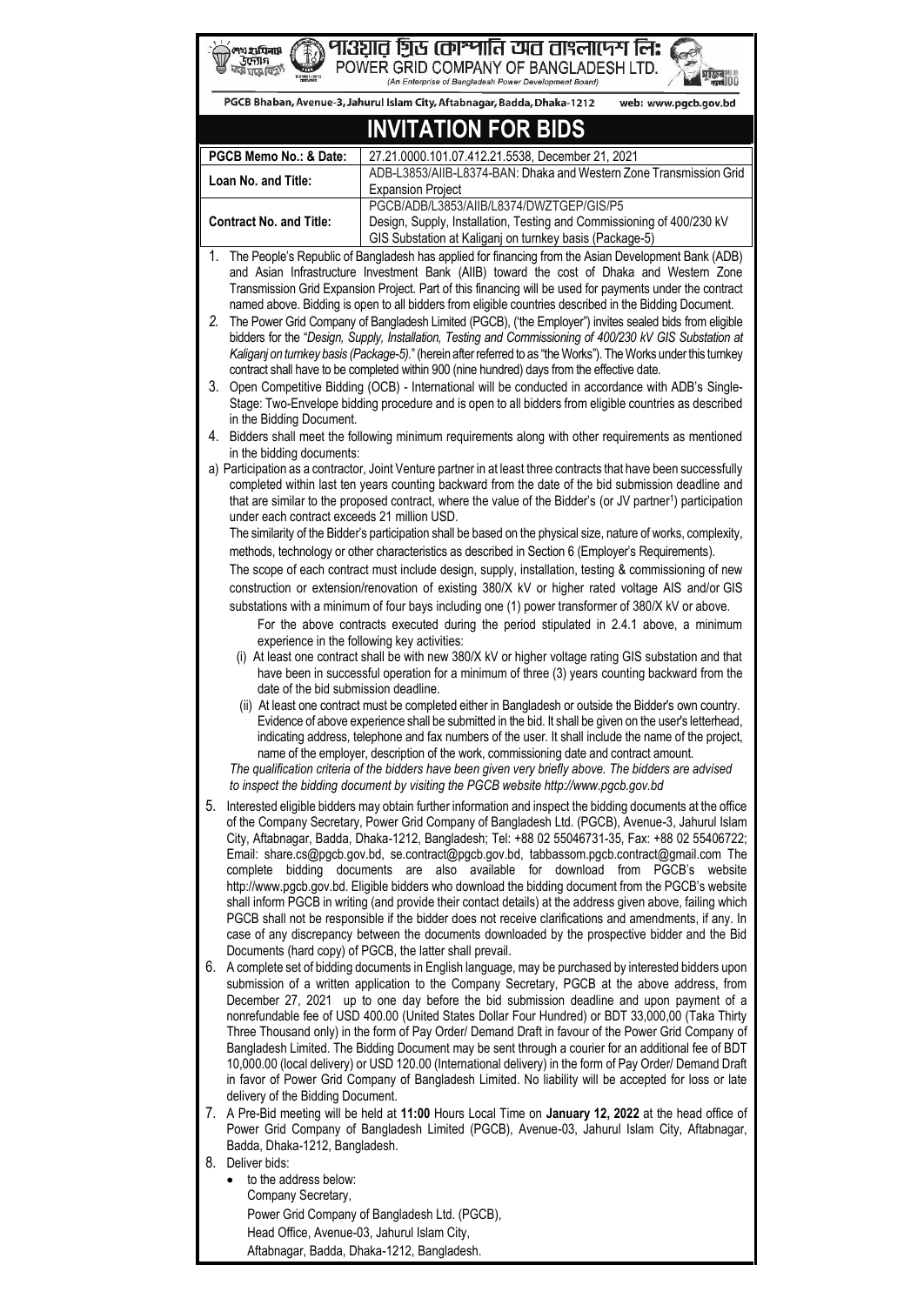- on or before **11:00** Hours Local Time on **February 22, 2022**
- together with a Bid Security in the amount and form as described in the bidding document. Late bids will be rejected.
- 9. Technical bids will be opened at **11:05** Hours Local Time on **February 22, 2022** at the head office of Power Grid Company of Bangladesh Limited (PGCB), Avenue-03, Jahurul Islam City, Aftabnagar, Badda, Dhaka-1212, Bangladesh in the presence of Bidders' representatives who choose to attend, whereas the Financial Bids shall remain sealed and unopened and shall be placed locked. The Financial Bids of only Technically Responsive and Qualified Bidders shall be opened after Technical Bid Evaluation, whereas, the Financial Bids of those Bidders whose Technical Bids are not responsive and qualified shall be returned unopened after the contract is awarded.
- 10. When comparing bids, ADB's Domestic Preference Scheme will be applied in accordance with the provisions stipulated in the Bidding Document.
- 11. PGCB will not be responsible for any costs or expenses incurred by bidders in connection with the preparation or delivery of bids including costs and expenses related to participation in pre-bid meeting and site visit/s.

**Md. Jahangir Azad** Company Secretary (A/C)